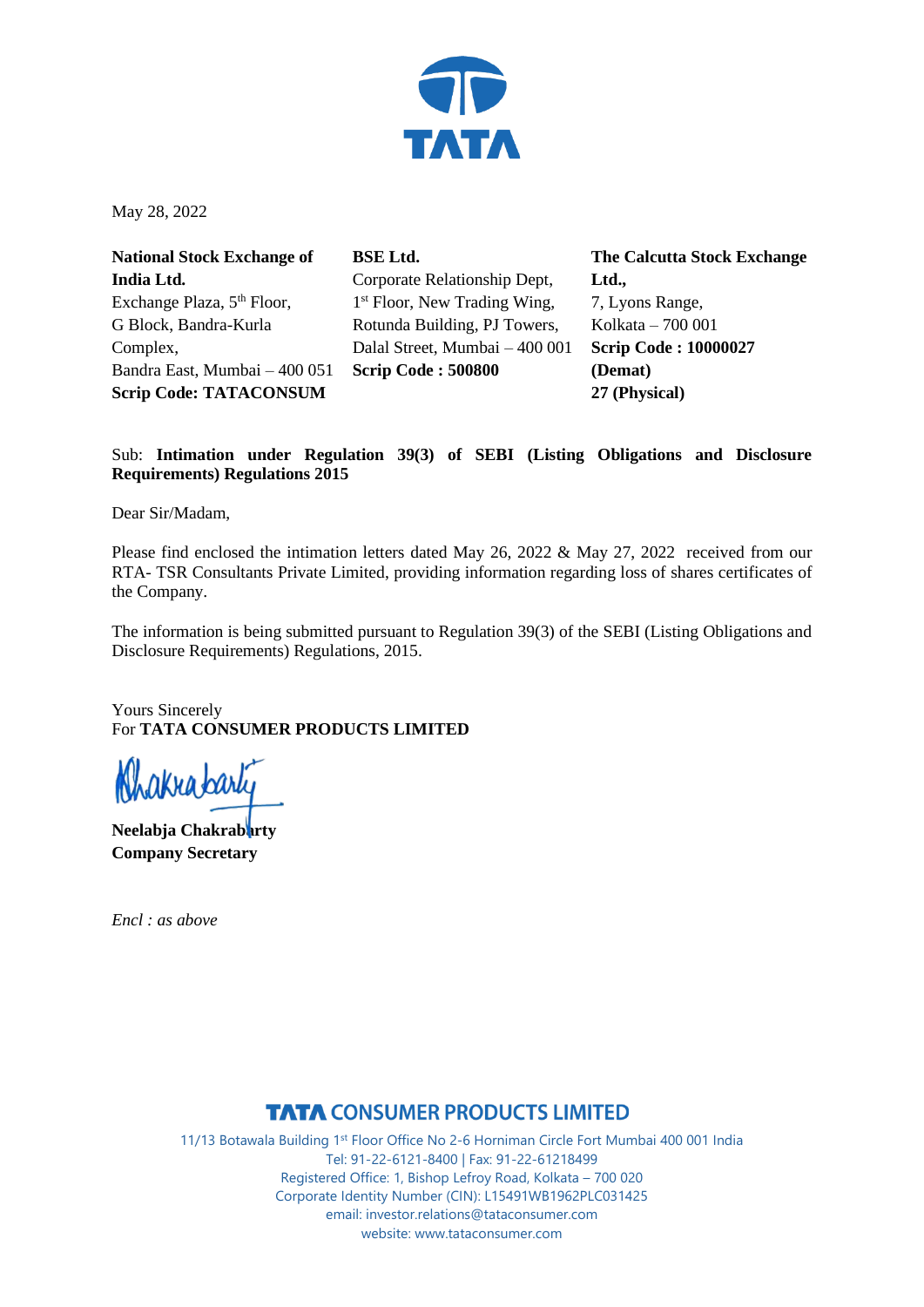# **USF CONSULTANTS**

**Total Solutions Repository** 

#### **NOTICE Tata Consumer Products Limited Regd. Off : 1, BISHOP LEFROY ROAD, KOLKATA WEST BENGAL 700020**

NOTICE is hereby given that the certificate[s] for the under mentioned securities of the Company has / have been lost / mislaid and holder[s] of the said securities has/have applied to the Company to issue duplicate certificate[s]. Any person who has a claim in respect of the said securities should lodge such claim with the Company at the Registered Office, within 15 days from this date, else the Company will proceed to issue duplicate certificate[s] without further intimation.

| Folio No.  | Name of the holders (Inc. Joint | Shares of Rs. $1.00/-$ | Certificate | Distinctive Nos. |
|------------|---------------------------------|------------------------|-------------|------------------|
|            | Holders)                        | each                   | No.         |                  |
| TFB0048847 | <b>BIPIN BHALLA, SARITA</b>     | -91                    | 32439       | 632894515-       |
|            | <b>BHALLA</b>                   |                        |             | 632894605        |

**Date :- 26/05/2022 Place :- Mumbai**

> **TSR CONSULTANTS PRIVATE LIMITED** (Subsidiary of Link Intime India Private Limited) C-101, 1st Floor, 247 Park, Lal Bahadur Shastri Marg, Vikhroli (West), Mumbai - 400083 CIN - U74999MH2018PTC307859Tel.: +91 22 6656 8484 Fax : +91 22 6656 8494 E-mail [: csg-unit@tcplindia.co.in](mailto:csg-unit@tcplindia.co.in) Website : www. [https://www.tcplindia.co.in](http://www.tsrdarashaw.com/)

Business hours Monday to Friday 10.00 a.m. to 3.30 p.m